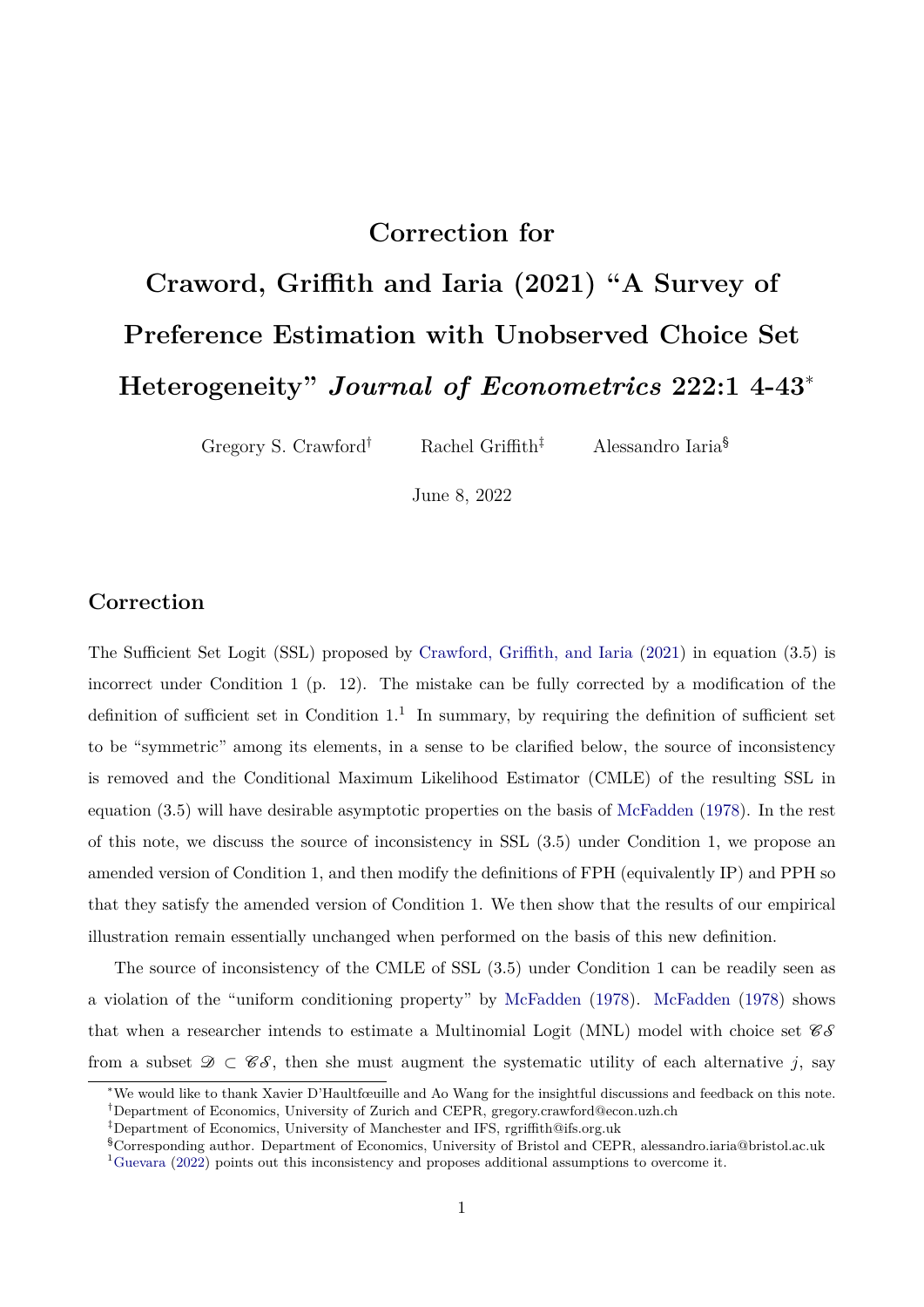$V_i$ , by the probability with which the restricted choice set  $\mathscr D$  is "sampled" conditional on alternative *j* being chosen,  $V_j + \ln (\Pr[\mathcal{D} | j])$ . The uniform conditioning property holds if for any  $j, k \in \mathcal{D}$ ,  $Pr[\mathcal{D}|j] = Pr[\mathcal{D}|k]$ , so that all the terms  $ln(Pr[\mathcal{D}|j])$ ,  $j \in \mathcal{D}$ , cancel out from the MNL expression based on the restricted  $\mathcal{D}$ , and the corresponding CMLE will have desirable properties [\(Andersen,](#page-8-3) [1970\)](#page-8-3). This will, for example, be the case if  $\mathscr D$  is a "fixed" subset of  $\mathscr C\mathscr S$  as in the classic specification test by [Hausman and McFadden](#page-8-4) [\(1984\)](#page-8-4), or if  $\mathscr D$  is sampled by the researcher from the possible subsets of  $\mathscr{C}\mathscr{S}$  at random (uniformly). However, when the uniform conditioning property does not hold, for the CMLE of the MNL based on the restricted  $\mathscr D$  to have desirable properties, the researcher will have to appropriately account for the additional terms  $\ln \left( \Pr[\mathcal{D} | j] \right), j \in \mathcal{D}$ .

When  $\mathscr{C}\mathscr{S}_i^*$  is the true but unobserved set of choice sequences of individual *i*, [Crawford, Griffith,](#page-8-0) [and Iaria](#page-8-0) [\(2021\)](#page-8-0) define a "sufficient set" *f* as any correspondence satisfying the following property.

**Condition 1.** Given any choice sequence  $Y_i \in \mathscr{CS}_i^*$ , the correspondence f is such that: (i)  $Y_i \in f(Y_i)$  and (ii)  $f(Y_i) \subseteq \mathscr{C} \mathscr{S}_i^*$ .

Given Condition 1, for every individual *i* and choice sequence  $Y_i = j$  such that  $f(j) = r$ , [Crawford,](#page-8-0) [Griffith, and Iaria](#page-8-0) [\(2021\)](#page-8-0) then refer to the MNL conditional on  $f(Y) = r$  in equation (3.5) as the SSL:

$$
\Pr[Y_i = j | f(Y_i) = r, \theta] = \frac{\prod_{t=1}^T \exp(V(X_{ij_t t}, \theta))}{\sum_{k \in f(Y_i) = r} \prod_{t=1}^T \exp(V(X_{ik_t t}, \theta))}
$$
(3.5)

and claim that " $\theta$  can be consistently estimated by the CMLE derived from  $\Pr[Y_i = j | f(Y_i) = r, \theta]$ on the basis of [McFadden](#page-8-1) [\(1978\)](#page-8-1)." However, under Condition 1 the equality sign in (3.5) is incorrect, because in such case the right-hand side of (3.5) would only be a lower bound for  $\Pr[Y_i = j | f(Y_i) = r, \theta]$ . Hence, while it is true that " $\theta$  can be consistently estimated by the CMLE derived from Pr[ $Y_i$  =  $j|f(Y_i) = r, \theta$  on the basis of [McFadden](#page-8-1) [\(1978\)](#page-8-1)," [Crawford, Griffith, and Iaria](#page-8-0) [\(2021\)](#page-8-0) do not provide the correct expression for  $Pr[Y_i = j | f(Y_i) = r, \theta]$  under Condition 1.<sup>[2](#page-1-0)</sup>

The mistake arises in the second equality of (B.1) in Appendix B (p. 31). Under Condition 1, it is generally *not* the case that  $Y_i$  s.t.  $f(Y_i) = r \iff Y_i \in r$ , but only that  $Y_i$  s.t.  $f(Y_i) = r \Longrightarrow Y_i \in r$ (from Condition 1-(i)). Indeed, Condition 1 does not rule out cases of *f* with some  $Y'_i \in f(Y_i) = r$ 

<span id="page-1-0"></span><sup>&</sup>lt;sup>2</sup>The correct expression for  $\Pr[Y_i = j | f(Y_i) = r, \theta]$  under Condition 1 would replace " $k \in f(Y_i) = r$ " in the denominator of (3.5) with " $k$  s.t.  $f(k) = r$ ." (We thank Xavier D'Haultfœuille for pointing this out in a private conversation.) An alternative route to the one we propose would then be to leave Condition 1 as it is and to instead amend equation (3.5). However, we find this option less appealing from a practical point of view, in that the sufficient set  $f(Y_i)$  defined by the researcher would not necessarily correspond to the denominator of the SSL in (3.5), and this would considerably complicate implementation. We instead propose to amend the definition of sufficient set in Condition 1 so that equation (3.5) will remain unaltered and any (valid) sufficient set will automatically determine the denominator of the SSL.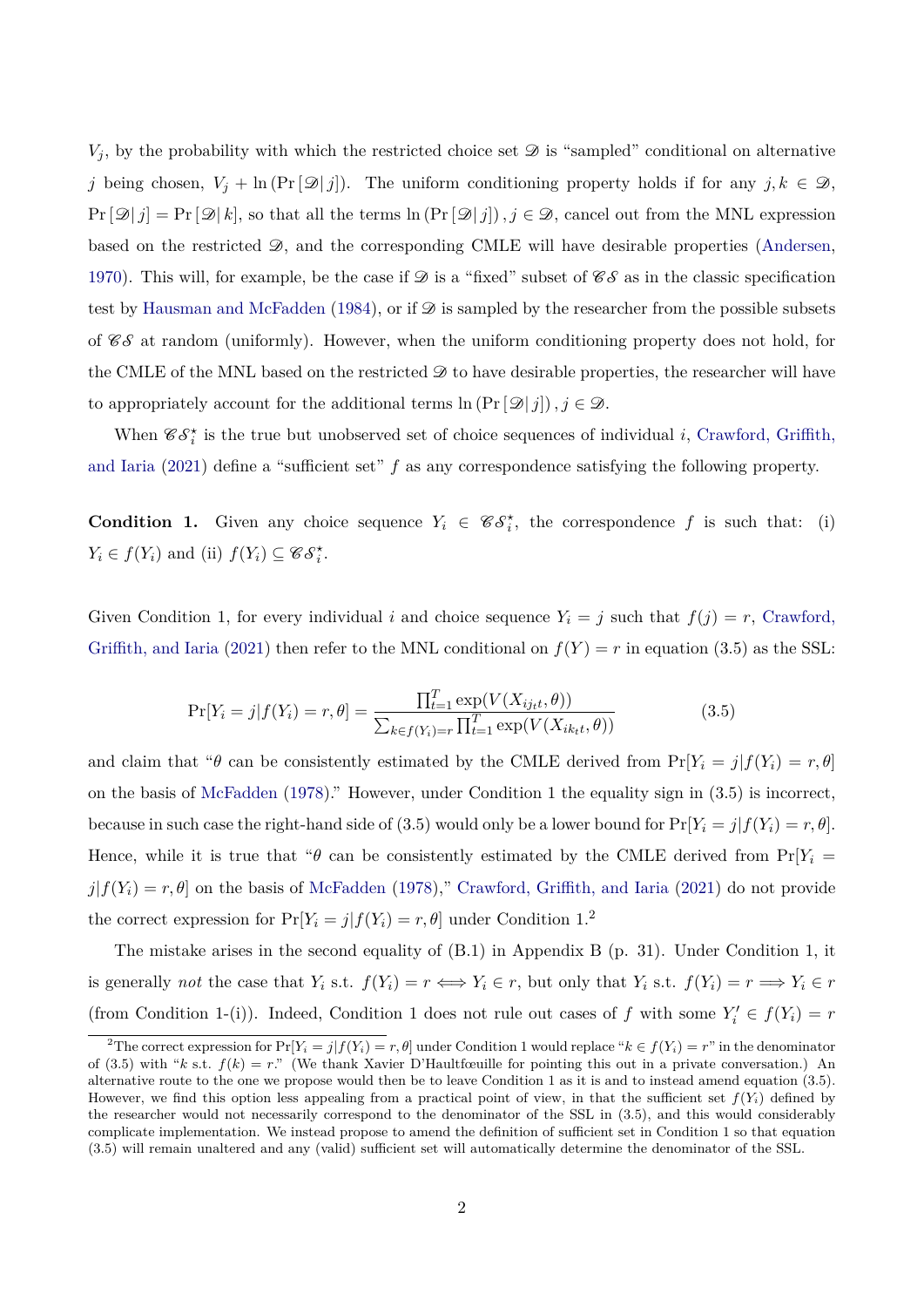such that  $f(Y_i') \neq r$ . This means that, under Condition 1, the second equality of (B.1) should instead be substituted by  $\geq$  and that, in turn, the equality in (3.5) should be replaced by  $\geq$ . While under Condition 1 it is still possible to come up with examples of sufficient sets that satisfy (3.5) with an equality, such as the CP sufficient set proposed by [Chamberlain](#page-8-5) [\(1980\)](#page-8-5), this inequality would not in general be particularly useful. However, the equality in (3.5) holds by focusing on the following, more restrictive, class of sufficient sets.

**Condition 1C.** Given any choice sequence  $Y_i \in \mathscr{CS}_i^*$ , the correspondence f is such that: (i)  $Y_i \in f(Y_i)$ , (ii)  $f(Y_i) \subseteq \mathscr{CS}_i^*$ , and (iii) for any  $Y_i' \neq Y_i$  such that  $Y_i' \in f(Y_i)$ , we have  $f(Y_i') = f(Y_i)$ .

Condition 1C augments Condition 1 by requirement (iii), which further restricts the class of sufficient sets to those that are "symmetric" in all their component sequences. The sufficient sets that satisfy Condition 1C are such that  $Y_i$  s.t.  $f(Y_i) = r \iff Y_i \in r$ , where it is clear that Condition 1C-(iii) specifically rules out the problematic cases with some  $Y'_i \in f(Y_i) = r$  such that  $f(Y'_i) \neq r$ . Condition 1C-(iii) avoids violations of the uniform conditioning property. In fact, under Condition 1, it is simple to find examples of sufficient sets for which  $j, k \in f(j) = r$  but  $Pr[f(Y_i) = r | Y_i = j] = 1 \neq Pr[f(Y_i) = r | Y_i = k] = 0$ , a violation of the uniform conditioning property. Suppose that *i*'s chosen sequence is  $Y_i = (1, 2)$ . Now consider the corresponding FPH sufficient set  $f_{FPH}(1,2) = \{(1,1), (1,2), (2,1), (2,2)\} = r$ . It is then clear that the uniform conditioning property does not hold: while  $Pr[f_{FPH}(Y_i) = r | Y_i = (1, 2)] = Pr[f_{FPH}(Y_i) = r | Y_i = (2, 1)] = 1$ , unfortunately  $Pr[f_{FPH}(Y_i) = r | Y_i = (1, 1)] = Pr[f_{FPH}(Y_i) = r | Y_i = (2, 2)] = 0$ . Consequently, under Condition 1 the CMLE derived from (3.5) cannot in general be consistent. For the uniform conditioning property to hold in this example, the sequences (1*,* 1) and (2*,* 2) should be removed from the summation in the denominator of  $(3.5)$ , giving rise to the CP sufficient set proposed by [Chamber](#page-8-5)[lain](#page-8-5) [\(1980\)](#page-8-5):  $f_{CP}(1,2) = \{(1,2),(2,1)\}.$  Condition 1C guarantees that the only sufficient sets to be considered are those that satisfy the uniform conditioning property, in that for any  $j, k \in f(Y_i) = r$ ,  $Pr[f(Y_i) = r | Y_i = j] = Pr[f(Y_i) = r | Y_i = k] = 1.$ <sup>[3](#page-2-0)</sup>

<span id="page-2-0"></span><sup>3</sup>For completeness, also Condition 3 in Appendix G (p. 40) in [Crawford, Griffith, and Iaria](#page-8-0) [\(2021\)](#page-8-0) should be amended along the same lines of Condition 1C.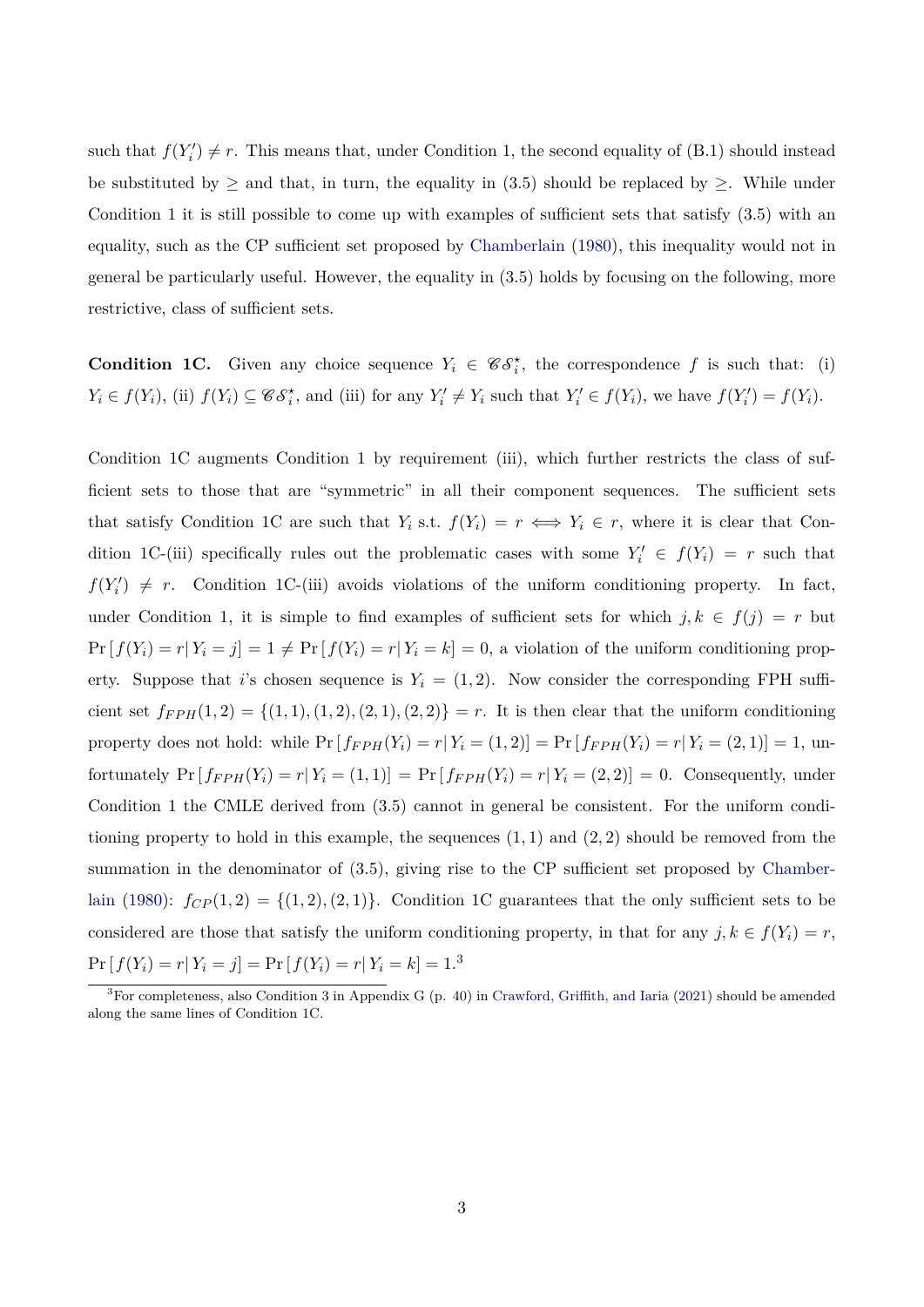#### **Correct FPH and PPH Sufficient Sets**

The FPH (equivalently the IP) and the PPH sufficient sets as defined in [Crawford, Griffith, and Iaria](#page-8-0) [\(2021\)](#page-8-0) (pp. 20-21) do not satisfy Condition  $1C<sup>4</sup>$  $1C<sup>4</sup>$  $1C<sup>4</sup>$  We propose more conservative definitions of these sufficient sets that satisfy Condition 1C and then illustrate their use with some examples. For the definitions that follow, suppose that *i*'s observed choice sequence is  $Y_i = (j_1, ..., j_t, ..., j_T) \in \mathscr{C} \mathscr{S}_i^*$ .

**Full Purchase History.** An amended version of the FPH (equivalently the IP) sufficient set that satisfies Condition 1C is defined as:

$$
f_{FPH}^{C}(j_1, ..., j_T) = \{(Y_1, ..., Y_T) : \forall t, Y_t \in \{j_1, ..., j_T\} \text{ and } |\{Y_1, ..., Y_T\}| = |\{j_1, ..., j_T\}|\},
$$

where, to distinguish this version of FPH from the incorrect  $f_{FPH}$  reported in [Crawford, Griffith,](#page-8-0) [and Iaria](#page-8-0) [\(2021\)](#page-8-0), we add a superscript *C* to its notation. Differently from  $f_{FPH}$ ,  $f_{FPH}^C$  cannot be expressed as a cartesian product  $\times_{t=1}^{T} f_{FPH,t}^{C}$  and consequently (3.5) will not simplify to (3.6). When all alternatives in the observed choice sequence appear only once (i.e., there is no repeated choice of any alternative across choice situations), so that  $|\{j_1, ..., j_T\}| = T$ , then  $f_{FPH}^C = f_{CP}$ . However, when  $|\{j_1, ..., j_T\}| < T$ , it is possible to express  $f_{FPH}^C$  as the union of CP sufficient sets  $f_{FPH}^C = \bigcup_s f_{CP,s}$ , where each  $f_{CP,s}$  is simple to compute in practice. From this, it follows that  $f_{CP} \subseteq f_{FPH}^C$ . We illustrate this in practice in a few examples below.

Past Purchase History. An amended version of the PPH sufficient set that satisfies Condition 1C and preserves the cartesian structure  $f_{PPH}^C = \times_{t=1}^T f_{PPH,t}^C$  is defined as:

$$
f_{PPH,t}^{C}(j_1,...,j_T) = \begin{cases} \{Y_t : Y_t = j_t\} & \text{if } t = 1\\ \{Y_t : Y_t = j_t\} & \text{if } t > 1 \text{ and } j_t \notin \{j_1,...,j_{t-1}\} \\ \{Y_t : Y_t \in \{j_1,...,j_{t-1}\}\} & \text{if } t > 1 \text{ and } j_t \in \{j_1,...,j_{t-1}\}.\end{cases}
$$

In words, {*j*1*, ..., jt*−1} is the collection of different alternatives chosen by *i* up to choice situation *t*−1. Therefore,  $j_t \notin \{j_1, ..., j_{t-1}\}$  means that the alternative chosen in *t* is "new," in that *i* did not choose it in the previous choice situations. In practice, any choice situation *t* in which *i* is observed to choose an alternative  $j_t$  that she did not choose in the past will correspond to a singleton  $f_{PPH,t}^C = \{j_t\}$ , and

<span id="page-3-0"></span><sup>&</sup>lt;sup>4</sup>As mentioned above, the CP sufficient set instead satisfies Condition 1C without modifications.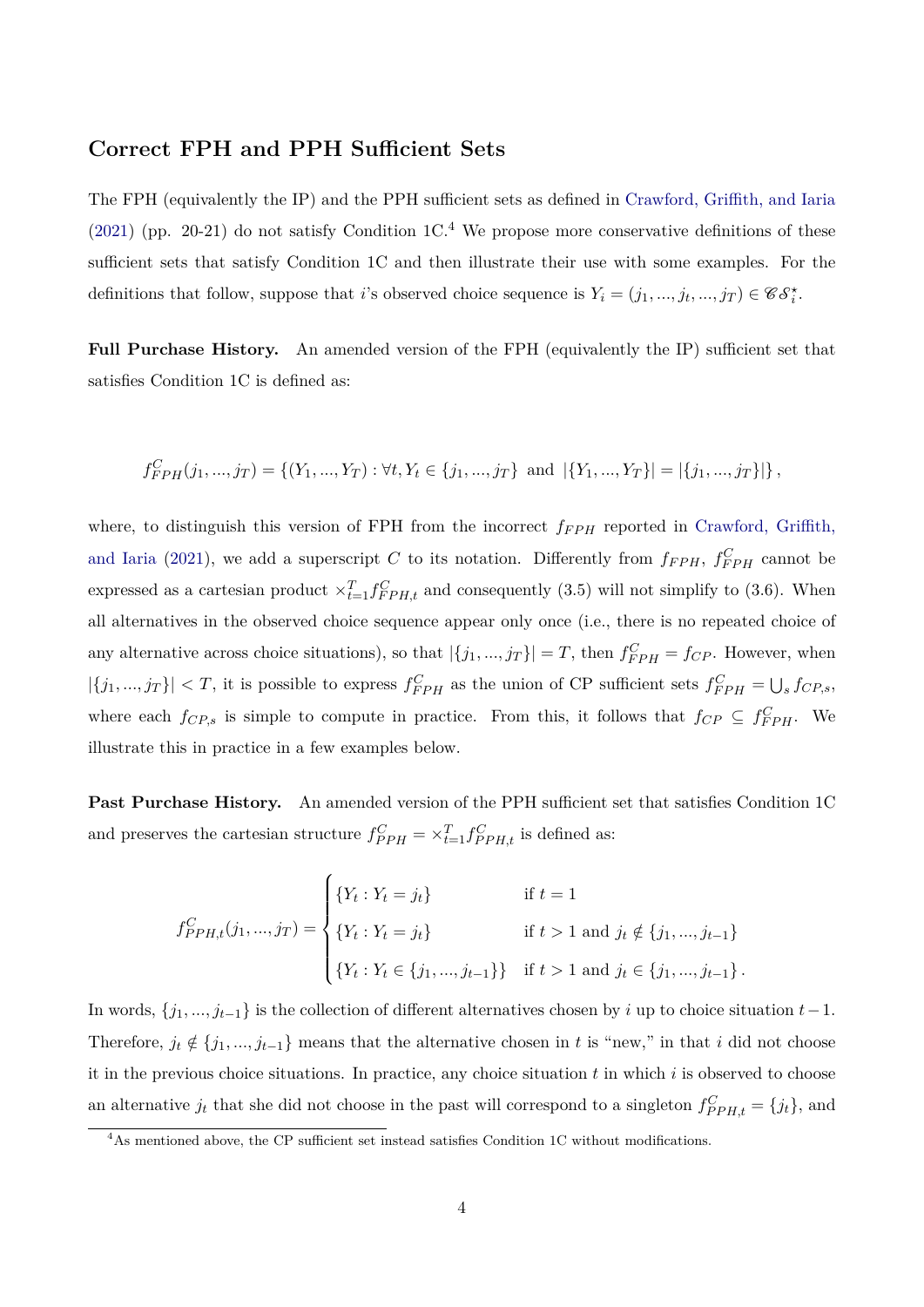it will drop out of *i*'s likelihood function. As a consequence, the choice situations used to construct *i*'s likelihood function are those in which *i* chooses something that they have chosen in the past, and in those choice situations their sufficient set will correspond to everything they have ever chosen before,  $f_{PPH,t}^C = \{j_1, ..., j_{t-1}\}.$  Note that for  $f_{PPH}^C$  to contain at least two sequences, it is necessary that  $T \geq 3$ and that the observed choice sequence is made of fewer than *T* different alternatives,  $|\{j_1, ..., j_T\}| < T$ . Similar to  $f_{CP}$ , also  $f_{PPH}^C \subseteq f_{FPH}^C$ .

**Example 1:**  $Y_i = (1, 2, 3)$ . In this case,  $f_{FPH}^C(1, 2, 3) = f_{CP}(1, 2, 3) = \{(1, 3, 2), (1, 2, 3), (2, 1, 3),\}$  $(2,3,1), (3,1,2), (3,2,1)$ } and  $f_{PPH}^{C}(1,2,3) = \{(1,2,3)\}.$ 

**Example 2:**  $Y_i = (1, 2, 2)$ . Here  $f_{CP}(1, 2, 2) = \{(1, 2, 2), (2, 1, 2), (2, 2, 1)\}\$ and  $f_{FPH}^C(1, 2, 2) =$  $f_{CP}(1,2,2) \cup f_{CP}(1,1,2) = \{(1,2,2), (2,1,2), (2,2,1), (1,1,2), (1,2,1), (2,1,1)\}.$  Moreover,  $f_{PPH}^{C}(1,2,2) = \{1\} \times \{2\} \times \{1,2\} = \{(1,2,1), (1,2,2)\}.$ 

**Example 3:**  $Y_i = (3, 5, 5, 4)$ . This is the example in Appendix F.1.2 (pp. 38-39) in [Craw](#page-8-0)[ford, Griffith, and Iaria](#page-8-0) [\(2021\)](#page-8-0), with  $f_{CP}(3,5,5,4) = \{(3,5,5,4), (5,3,5,4), (5,5,3,4), (5,5,4,3),$  $(4,3,5,5), (3,4,5,5), (3,5,4,5), (5,3,4,5), (5,4,3,5), (5,4,5,3), (4,5,3,5), (4,5,5,3)\}.$  In this case,  $f_{FPH}^C(3,5,5,4) = f_{CP}(3,5,5,4) \cup f_{CP}(3,3,5,4) \cup f_{CP}(4,4,5,3)$ , which we do not enumerate for brevity but that includes 36 choice sequences, and  $f_{PPH}^{C}(3,5,5,4) = \{3\} \times \{5\} \times \{3,5\} \times \{4\} =$  $\{(3, 5, 3, 4), (3, 5, 5, 4)\}.$ 

**Example 4:**  $Y_i = (3, 5, 5, 3)$ . Here  $f_{CP}(3, 5, 5, 3) = \{(3, 5, 5, 3), (5, 3, 5, 3), (5, 5, 3, 3),$  $(3,3,5,5), (3,5,3,5), (5,3,3,5)$ ,  $f_{FPH}^C(3,5,5,3) = f_{CP}(3,5,5,3) \cup f_{CP}(3,5,5,5) \cup f_{CP}(5,3,3,3)$ , and  $f_{PPH}^{C}(3,5,5,3) = \{3\} \times \{5\} \times \{3,5\} \times \{3,5\} = \{(3,5,3,3), (3,5,3,5), (3,5,5,3), (3,5,5,5)\}.$ 

#### **Corrected Empirical Example**

Section 5 of [Crawford, Griffith, and Iaria](#page-8-0) [\(2021\)](#page-8-0) includes an illustrative example of the use of the Past Purchase History sufficient set,  $f_{PPH}$ , to estimate parameters of a model of demand for chocolate purchased outside the home. We repeat the analysis using the correct definition of the sufficient set,  $f_{PPH}^C$ , and report here the figures and text that changes as a result. Overall the analysis remains essentially unchanged.

Figure 1 shows the distribution of sizes of the four sufficient sets used in estimation. Consistent with the more conservative definition, the number of products in the PPH sufficient set is smaller, as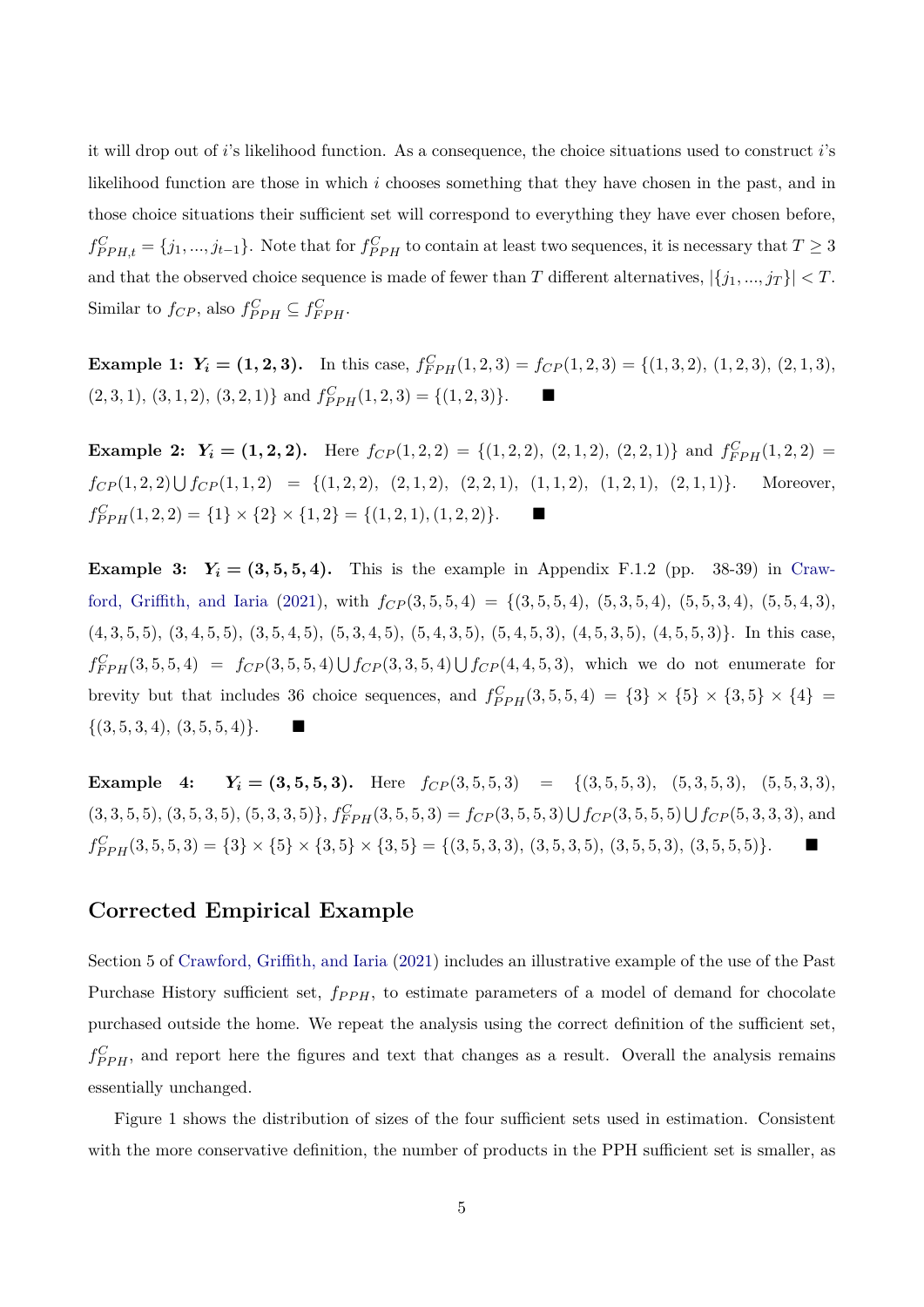shown in the corrected version of Figure 1.



Figure 1: Number of Products in Sufficient Sets

Table 3 presents the mean and standard deviation of the estimated price and advertising coefficients using each of the four sufficient sets. The estimates change somewhat, but the overall conclusion that the mean of the coefficient on price reduces substantially from the Complete sufficient set to the Past Purchase History, and reduces again when we use only information on purchases made in the year prior to the current purchase occasion still holds, as does the statement that the standard deviation of the individual estimates is smaller for the estimates using any of the Past Purchase History sufficient sets. Similarly, for the advertising coefficients, the mean of the estimates is higher when using the Complete sufficient set than when using any of the Past Purchase History sufficient sets.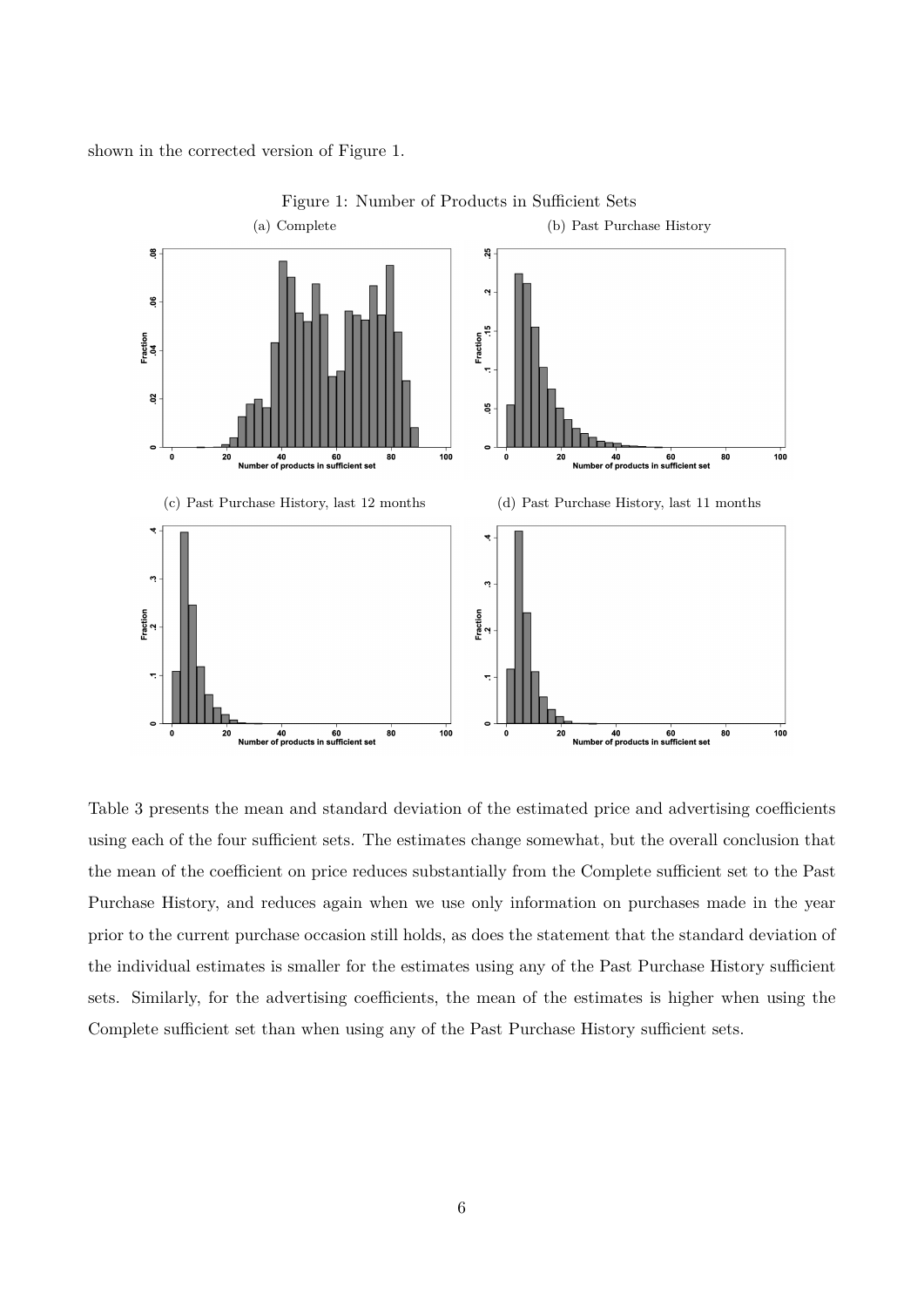|                 |         | Complete | PPH      | <b>PPH</b> | <b>PPH</b> |
|-----------------|---------|----------|----------|------------|------------|
|                 |         |          |          | 12 months  | 11 months  |
| Price           | Mean    | $-1.740$ | $-0.775$ | $-0.600$   | $-0.578$   |
|                 | Std Dev | 5.665    | 2.844    | 2.596      | 2.925      |
| Advertising     | Mean    | 0.165    | 0.047    | 0.029      | 0.027      |
|                 | Std Dev | 0.054    | 0.050    | 0.038      | 0.036      |
| Product Effects |         | yes      | yes      | yes        | yes        |
| Time Effects    |         | yes      | yes      | yes        | yes        |

Figures 2 shows the distribution of the individual estimated price coefficients across the four sufficient sets; these look broadly similar.



Figure 2: Distributions of Estimated Price Coefficients

Table 4 reports some of the Hausman tests discussed in section 4.3.1 of [Crawford, Griffith, and Iaria](#page-8-0)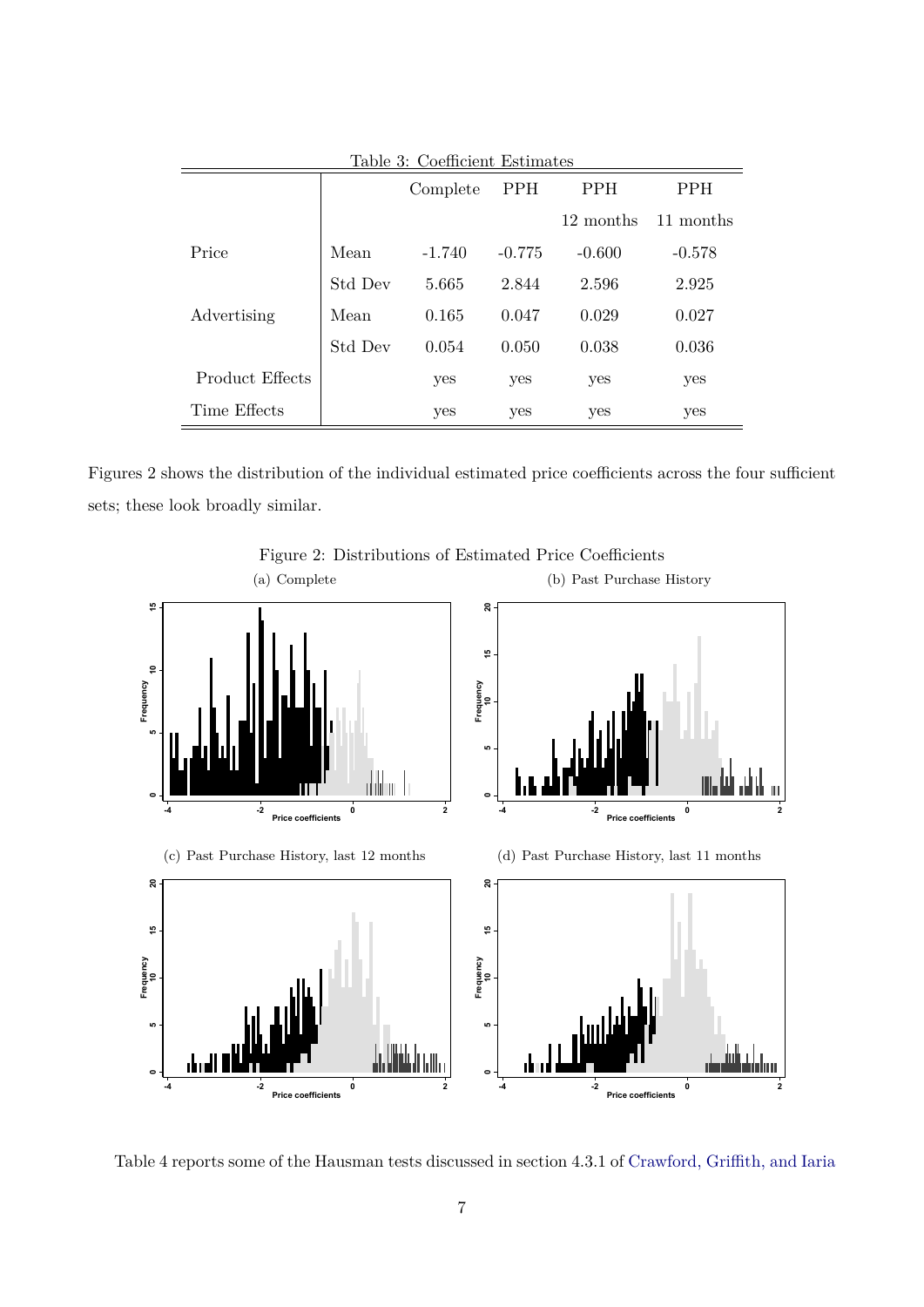| Table 4: Hausman Tests     |                                    |               |                        |           |  |  |
|----------------------------|------------------------------------|---------------|------------------------|-----------|--|--|
|                            | $%$ of sample with                 |               |                        |           |  |  |
|                            | p-value on individual Hausman test |               |                        |           |  |  |
|                            | > 0.1                              |               | $0.05-0.1$ $0.01-0.05$ | ${<}0.01$ |  |  |
| Price coefficients         |                                    |               |                        |           |  |  |
| Complete v PPH             | 21.6                               | 4.2           | 8.4                    | 65.8      |  |  |
| PPH v PPH 1 year           | 33.6                               | 6.6           | 10.8                   | 49.0      |  |  |
| PPH 1 year v PPH 11 months | 65.8                               | 7.3           | 11.2                   | 15.7      |  |  |
| Advertising coefficients   |                                    |               |                        |           |  |  |
| Complete v PPH             | 0.0                                | 0.0           | 0.0                    | 100.0     |  |  |
| PPH v PPH 1 year           | 4.6                                | 16.8          | 0.0                    | 78.6      |  |  |
| PPH 1 year v PPH 11 months | 63.3                               | $0.0^{\circ}$ | 18.3                   | 18.5      |  |  |
|                            |                                    |               |                        |           |  |  |
|                            |                                    |               |                        |           |  |  |

[\(2021\)](#page-8-0). For both the price and the advertising coefficients, we find stronger evidence that individuals consider at least the chocolate bars they bought in the previous year. For example, for a larger share of the sample, 65*.*8% versus 37% in [Crawford, Griffith, and Iaria](#page-8-0) [\(2021\)](#page-8-0), the Hausman tests on the price coefficients are not rejected at the 10% when comparing PPH 12 months versus PPH 11 months.

In Table 5 in [Crawford, Griffith, and Iaria](#page-8-0) [\(2021\)](#page-8-0), we considered the complementary value of advertising following the ideas in [Becker and Murphy](#page-8-6) [\(1993\)](#page-8-6). The corrected values are reported in the corrected version of Table 5, and lead to essentially the same conclusions.

|         | Complete PPH |       | <b>PPH</b>          | <b>PPH</b> |
|---------|--------------|-------|---------------------|------------|
|         |              |       | 12 months 11 months |            |
| Mean    | 0.761        | 0.510 | 0.375               | 0.404      |
| Std Dev | 0.188        | 0.339 | 0.311               | 0.314      |
|         |              |       |                     |            |

Table 5: Complementary Value of Advertising

In the text in [Crawford, Griffith, and Iaria](#page-8-0) [\(2021\)](#page-8-0), we discussed how the estimates show that different assumptions about sufficient sets may have important practical consequences and lead to very different economic implications. The text remains essentially unchanged, but we include the corrected values here for completeness. At mean advertising, a one-standard deviation increase in the log advertising stock,  $\ln(a_{ibt})$ , equal to 0.69 (or 69%), implies an increase in the valuation of a product of 52.5 pence